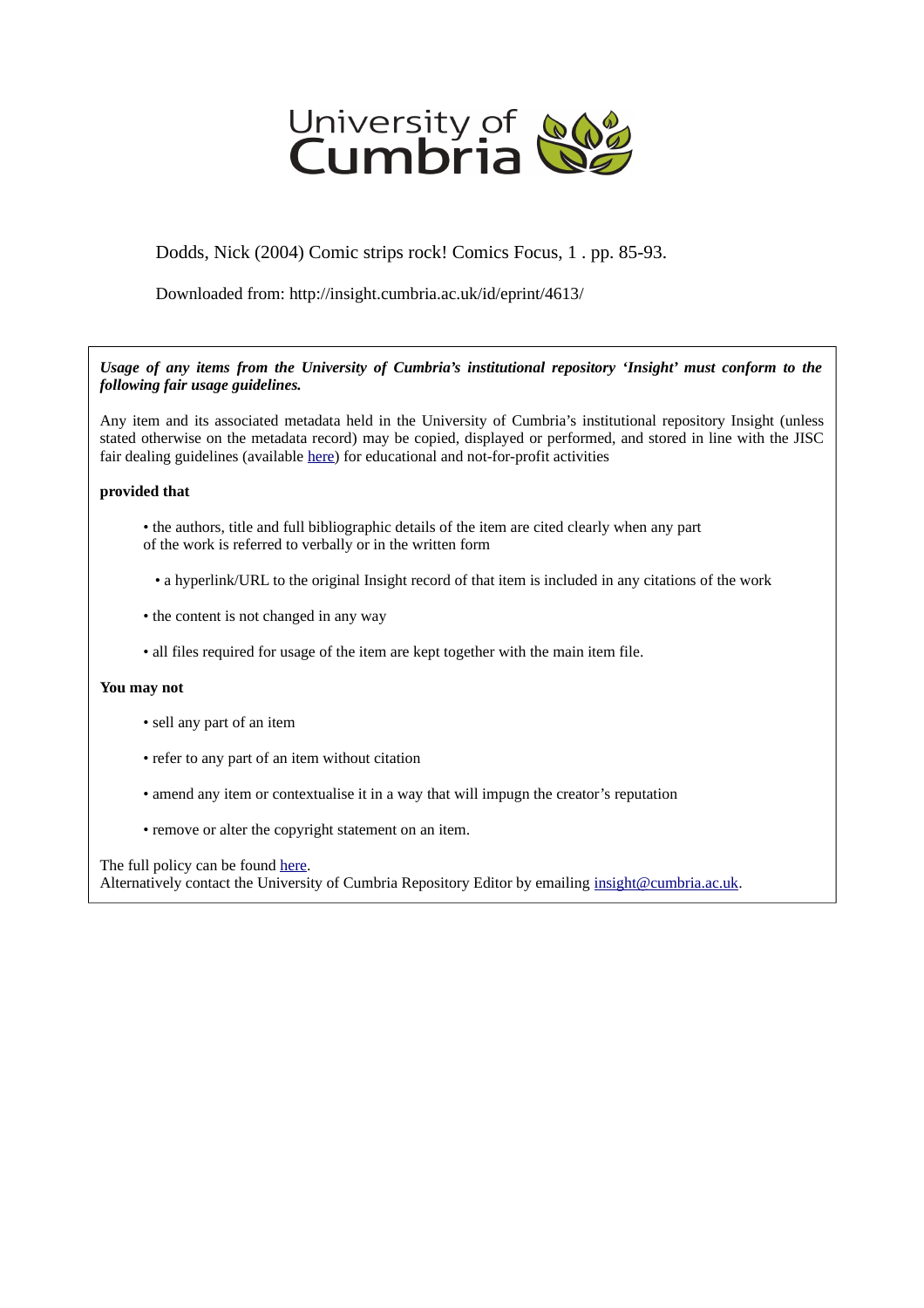### **Comic Strips Rock! By Nick Dodds**

Note: The following article was written in response to a workshop presented by the author at Tullie House Museum and Art Gallery, Carlisle (on the 15th April 2013) to accompany the *Air Guitar - Art Reconsidering Rock Music* exhibition which ran from the 22<sup>nd</sup> March - 18<sup>th</sup> May 2003.

For the impassioned supporters of sequential art there is a case to be made for promoting the educational value of comic books and graphic novels. The common misconception applied to comic books is that they are consumed intuitively and digested easily - like cerebral confectionary. The implication being that intellectually they just don't compare with other narrative art forms. However, look closely at the sequence of panels that make up a comic page and you will find a complex schematic logic which allows them to resonate as both a visual and literary medium simultaneously. As such, comic strips command their own unique station located somewhere on the line between print and film. It's the hybrid nature of comics that makes them such a fascinating artform and deserving of greater critical attention. Furthermore, they have developed with their own set of conventions, their own signs and syntax. There is more than enough in the pages of almost any comic book to keep the Roland Barthes school of structural analysis busy. Comic strips can help to teach us important things about how we perceive and interpret images and text and how we relate this to the experience of the wider world.

At all levels of art education, in the classroom or studio, comic strips can be used as a stimulus to engage students not just with visual storytelling but also some of the practical issues that arise when drawing and painting. Specifically, experimenting with pictorial devices including composition or controlling the order in which individual elements on a canvas or page are viewed, different perspectives, the expressive power of line and tone, use of light and shade, working with figures and so on. Alternatively, comics can open up debates on more theoretical matters such as iconography or semiotics.

Last year I was invited by the Tullie House Gallery in Carlisle to organize and present a full day workshop on comics aimed at a largely teenage audience. The intention was that the workshop tied in with the touring exhibition in the main gallery. The exhibition *Air Guitar - Art Reconsidering Rock Music* explored the relationship between youth culture and pop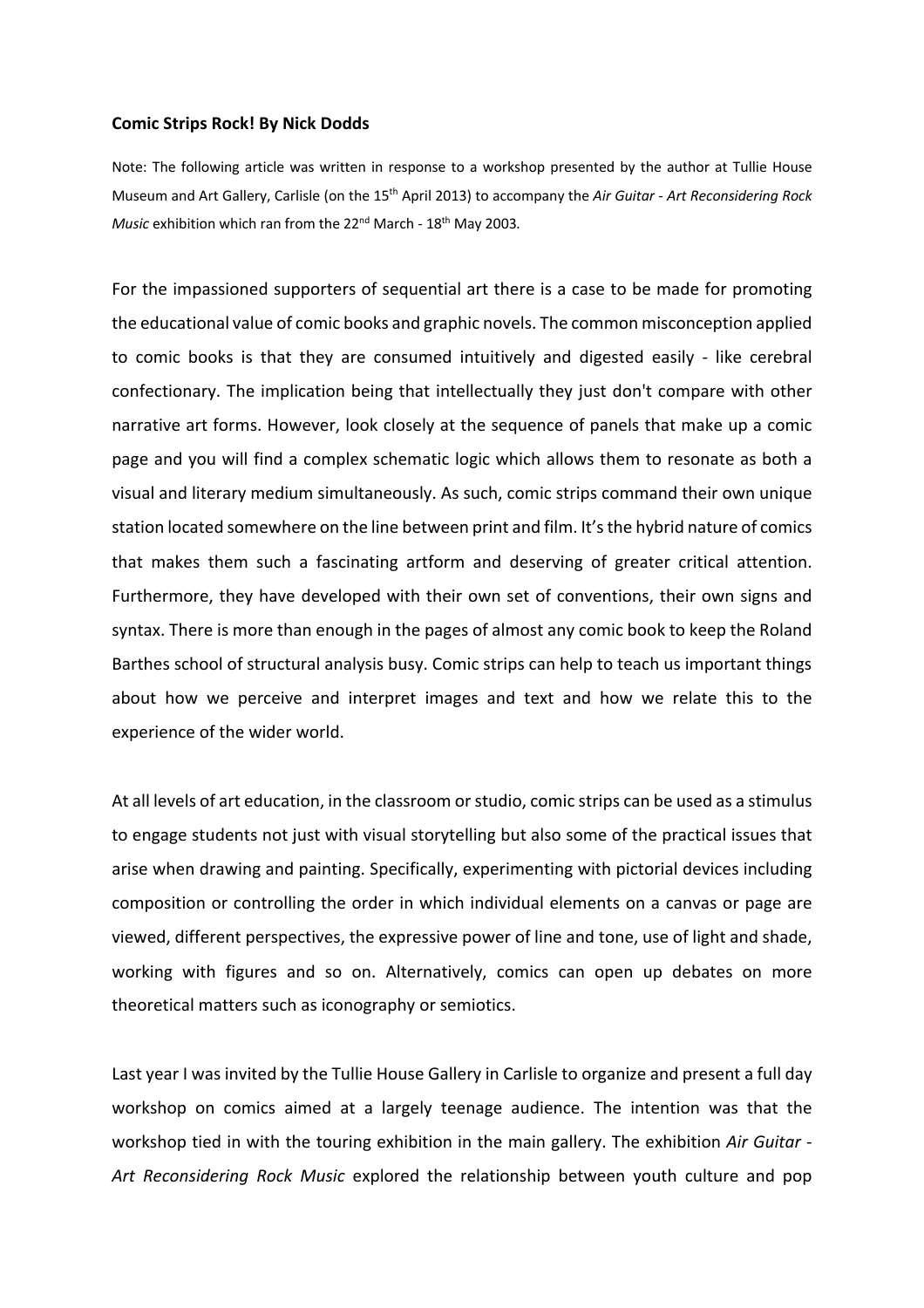music, pulling together a group of artists working in different mediums but united in a common theme. Hence the title of the workshop - *Comic Strips Rock*!

The main objective of the workshop was to create a piece of artwork that would hang at the entrance of the exhibition. However, it was also important to give some insight into the weird and wonderful world of comics and talk through some of the contextual issues mentioned briefly above. The morning session started out with a brief look at the vocabulary of comic book narrative; panels, meta-panels, speech bubbles, narrative boxes, sound effects, gutters etc. In discussing the actual mechanics of creating comic strip narratives, both Scott McCloud (*Understanding Comics* & *Reinventing Comics*) and Will Eisner (*Comics & Sequential Art*) are pretty indispensable, especially when explaining the dynamics of panel transitions and the concept of time and movement. To date *Understanding Comics* is the closest thing we have to a textbook and, partly because it is drawn like a graphic novel the techniques McCloud writes about are immediately recognisable to the reader. His arguments on why gutters play a vital interactive role in a strip are persuasive and certainly got my young audience at the workshop thinking.

To illustrate, I showed them the two panels from the chapter entitled *Blood In The Gutter*, one of which shows a close-up of a figure brandishing an axe looming towards another figure and the subsequent panel which shows the silhouette of a city skyline at night with the letters EEYAA!! scrawled across it. This drew thoughtful and humourousresponses in equal measure. Conclusions made tended to support the view that the gutter is the designated space in the story where the reader grabs the reins. We went on to discuss how McCloud expands upon theories on the gutter to establish the various panel transitions. Unfortunately, there wasn't time to explore fully the way in which he categorises different panel to panel transitions, including the controversial - non sequitur - but we did look briefly at 'moment to moment' and 'action to action' transitions in reference to a story by Will Eisner. Where *Understanding Comics* aims at a wide range of theoretical targets *Comics & Sequential Art* sticks pretty much to the construction of panel narrative. The approach taken by Eisner is much more hands on, a major difference being that he uses his back catalogue (mainly *Spirit* stories dating from the 40's and 5O's) to illustrate key points.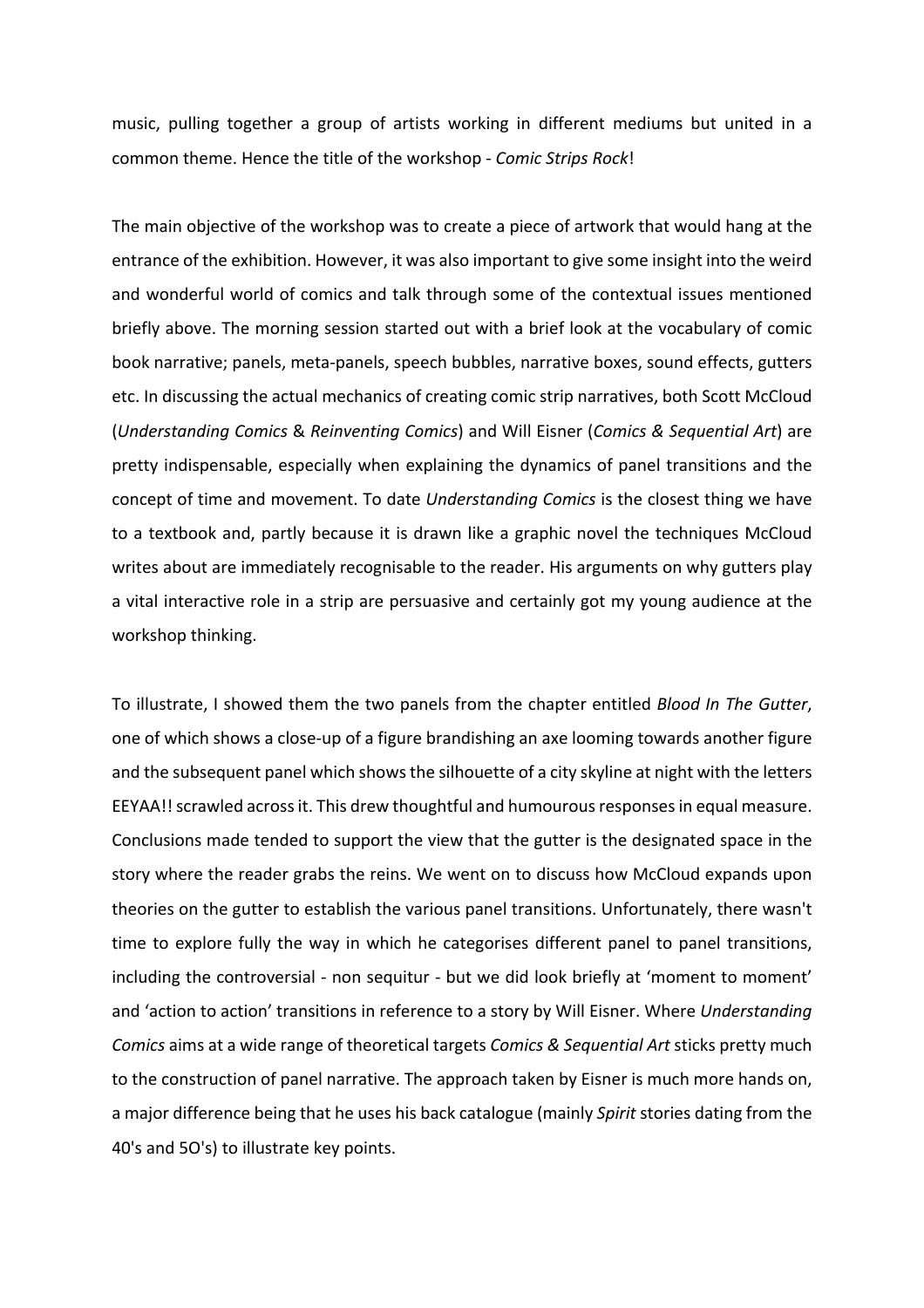In *Comics and Sequential Art*, Eisner devotes a whole chapter to the tricky notion of timing which he illustrates with a Spirit story called *Foul Play*. This sequence is extremely useful in getting across the seemingly abstract notion of time in comics and how it can be controlled in order to build dramatic tension into a storyline. In *Foul Play* Eisner constantly refers to visual markers - a dripping tap, the ringing of a telephone, the lighting of matches - to suggest the slow passage of time.

At Tullie House the basic idea behind the final artwork was to take the small, concise and portable medium of the comic page and enlarge it to fill a gallery wall. On reflection a comic strip on that scale poses interesting questions about how it is viewed - do you treat it like a painting and take in the whole or focus in on a part of the image or do you read it as a pattern of images in sequence? In keeping with the retro musical theme of the main exhibition I designed a black and white strip that played on the performance and interaction between a fictional rock band and audience. Some elements in the strip were lifted and collaged from a variety of sources including photographs of rock bands, panels and covers from 1970's counterculture magazines (including *Punk* and *Rock n' Roll Comix*). Also, in preparation I went back and reread some of Peter Bagge's well observed yet gloriously unhinged Hate stories which had a discernible influence on the overall look of the artwork. Throughout the day each participant in the workshop worked solidly on a single panel or a section of the larger design. Although the overall layout was pretty much preordained there was enough scope for embellishment in the adding of pattern, shading and crosshatching, facial expressions and assorted rock star paraphernalia for each young artist to put their own individual stamp on the finished artwork.

At the end of the afternoon session, each piece was duly signed and joined together 'jigsaw' style with other pieces to create one gigantic comic page. As some were adding the finishing touches to the final artwork, others were drawing bold caricatures of their own fantasy rock band characters. All in all a busy yet rewarding day.

Events like this obviously help to increase an awareness of the comic book form and in some small way increase the potential of bringing young people into an exciting field of artistic expression. Responses to the workshop were very positive. To the relatively young, one of